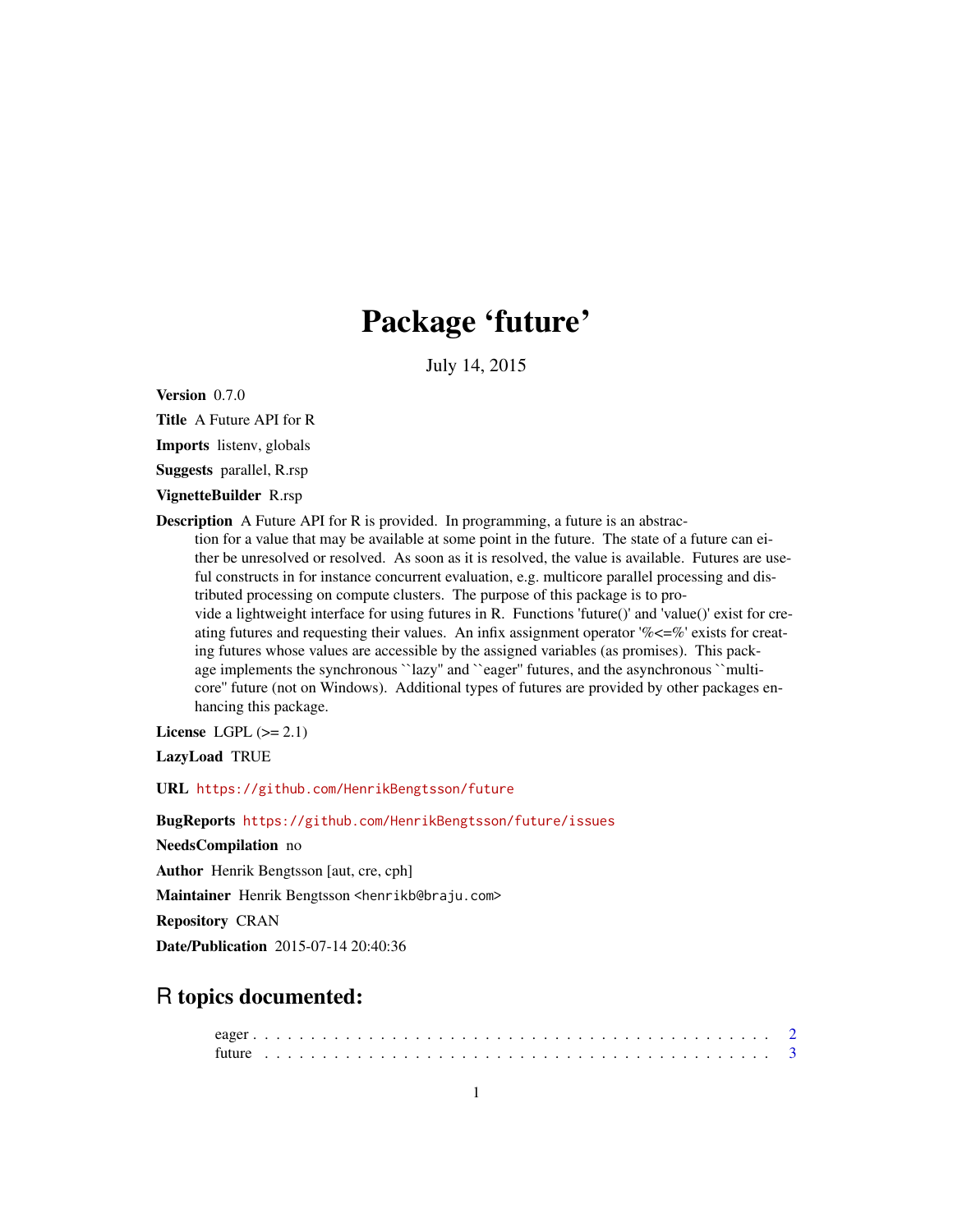#### <span id="page-1-0"></span> $2 \cos \theta$  eager

| Index |  |
|-------|--|
|       |  |

<span id="page-1-1"></span>

eager *Create an eager future whose value will be resolved immediately*

#### Description

An eager future is a future that uses eager evaluation, which means that its *value is computed and resolved immediately*, which is how regular expressions are evaluated in R. This type of future exists mainly for the purpose of troubleshooting code that fails with other types of futures.

#### Usage

```
eager(expr, envir = parent.frame(), substitute = TRUE, local = TRUE, ...)
```
#### Arguments

| expr       | An R expression.                                                                                                                                                               |
|------------|--------------------------------------------------------------------------------------------------------------------------------------------------------------------------------|
| envir      | The environment in which the evaluation is done (or inherits from if local is<br>TRUE).                                                                                        |
| substitute | If TRUE, argument expr is substitute():ed, otherwise not.                                                                                                                      |
| local      | If TRUE, the expression is evaluated such that all assignments are done to lo-<br>cal temporary environment, otherwise the assignments are done in the calling<br>environment. |
| $\cdots$   | Not used.                                                                                                                                                                      |

#### Details

The preferred way to create an eager future is not to call this function directly, but to register it via [plan\(](#page-9-1)eager) such that it becomes the default mechanism for all futures. After this [future\(](#page-2-1)) and [%<=%](#page-4-1) will create *eager futures*.

#### Value

An [EagerFuture.](#page-0-0)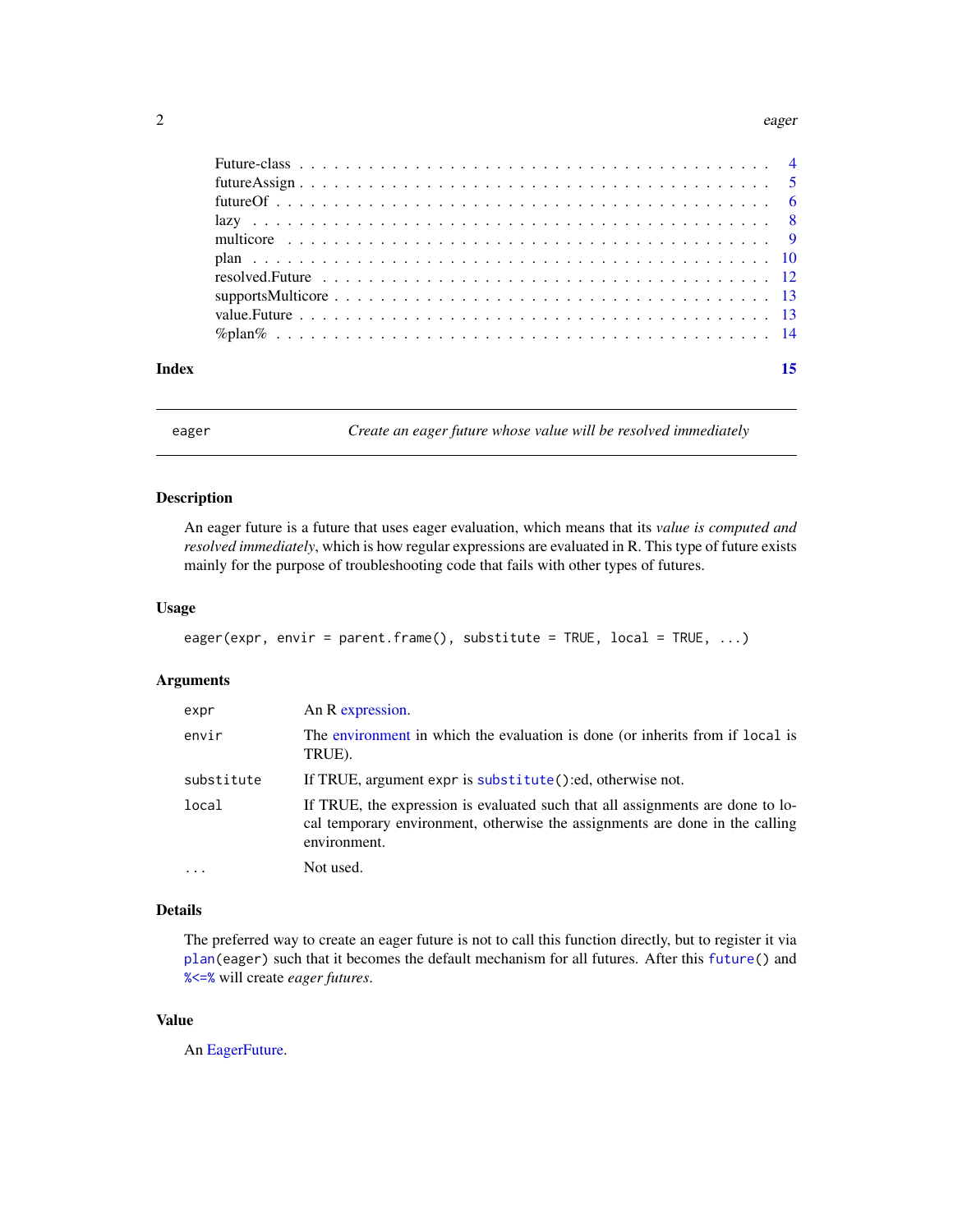#### <span id="page-2-0"></span>future 3

#### Examples

```
## A global variable
a \leftarrow 0## Create eager future (explicitly)
f \leftarrow eager({
  b \leq -3c \le -2a * b * c})
## Since 'a' is a global variable in _eager_ future 'f',
## it already has been resolved, and any changes to 'a'
## at this point will _not_ affect the value of 'f'.
a < -7print(a)
v \leftarrow value(f)
print(v)
stopifnot(v == 0)
```
<span id="page-2-1"></span>

future *Create a future*

#### Description

Creates a future from an expression and returns it. The state of the future is either unresolved or resolved. When it becomes resolved, at some point in the future, its value can be retrieved.

#### Usage

```
future(expr, envir = parent.frame(), substitute = TRUE, \dots,
 evaluator = plan()
```
#### Arguments

| expr       | An R expression.                                                                                                                                                    |
|------------|---------------------------------------------------------------------------------------------------------------------------------------------------------------------|
| envir      | The environment from where global objects should be identified. Depending on<br>"evaluator", it may also be the environment in which the expression is evaluated.   |
| substitute | If TRUE, argument expr is substitute():ed, otherwise not.                                                                                                           |
| $\cdots$   | Additional arguments passed to the "evaluator".                                                                                                                     |
| evaluator  | The actual function that evaluates expr and returns a future. The evaluator func-<br>tion should accept all the same arguments as this function (except evaluator). |

#### Value

A [Future.](#page-3-1)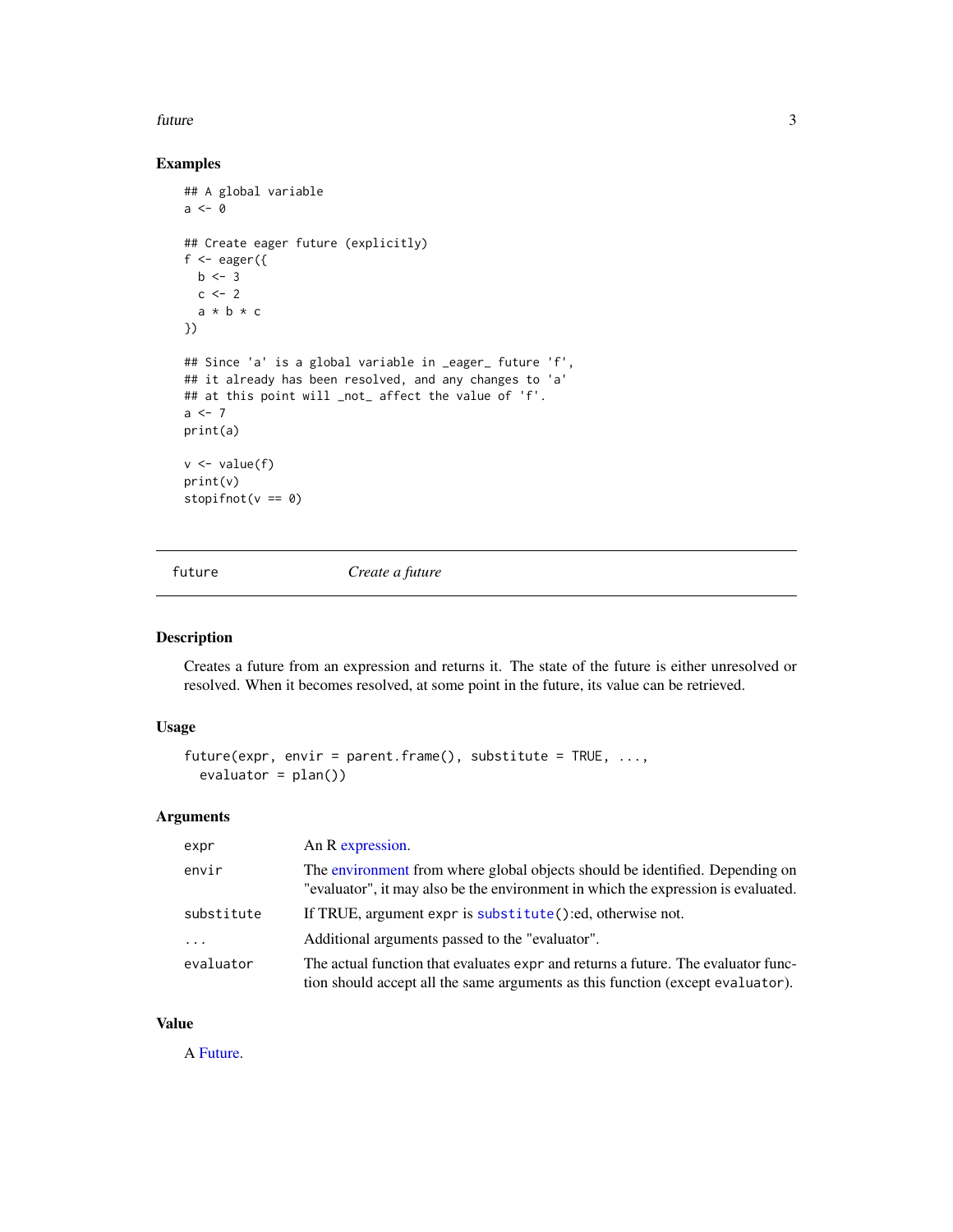#### See Also

It is recommended that the evaluator is *non-blocking* (returns immediately), but it is not required. The default evaluator function is [eager\(](#page-1-1)), but this can be changed via [plan\(](#page-9-1)) function.

#### Examples

```
plan(lazy)
f \leftarrow future({
  a <-7b \le -3c \le -2a * b * c})
print(resolved(f))
y \leftarrow value(f)
print(y)
```

| Future-class | A future represents a value that will be available at some point in the |
|--------------|-------------------------------------------------------------------------|
|              | future                                                                  |

#### <span id="page-3-1"></span>Description

A *future* is an abstraction for a *value* that may available at some point in the future. A future can either be unresolved or resolved, a state which can be checked with [resolved\(](#page-11-1)). As long as it is *unresolved*, the value is not available. As soon as it is *resolved*, the value is available via [value\(](#page-12-1)).

#### Usage

```
Future(expr = NULL, envir = parent.frame(), substitute = FALSE, ...)
```
#### Arguments

| expr       | An R expression.                                                                        |
|------------|-----------------------------------------------------------------------------------------|
| envir      | The environment in which the evaluation is done (or inherits from if local is<br>TRUE). |
| substitute | If TRUE, argument expr is substitute():ed, otherwise not.                               |
| $\cdots$   | Additional named elements of the future.                                                |

#### Details

A Future object is itself an [environment.](#page-0-0)

#### Value

An object of class Future.

<span id="page-3-0"></span>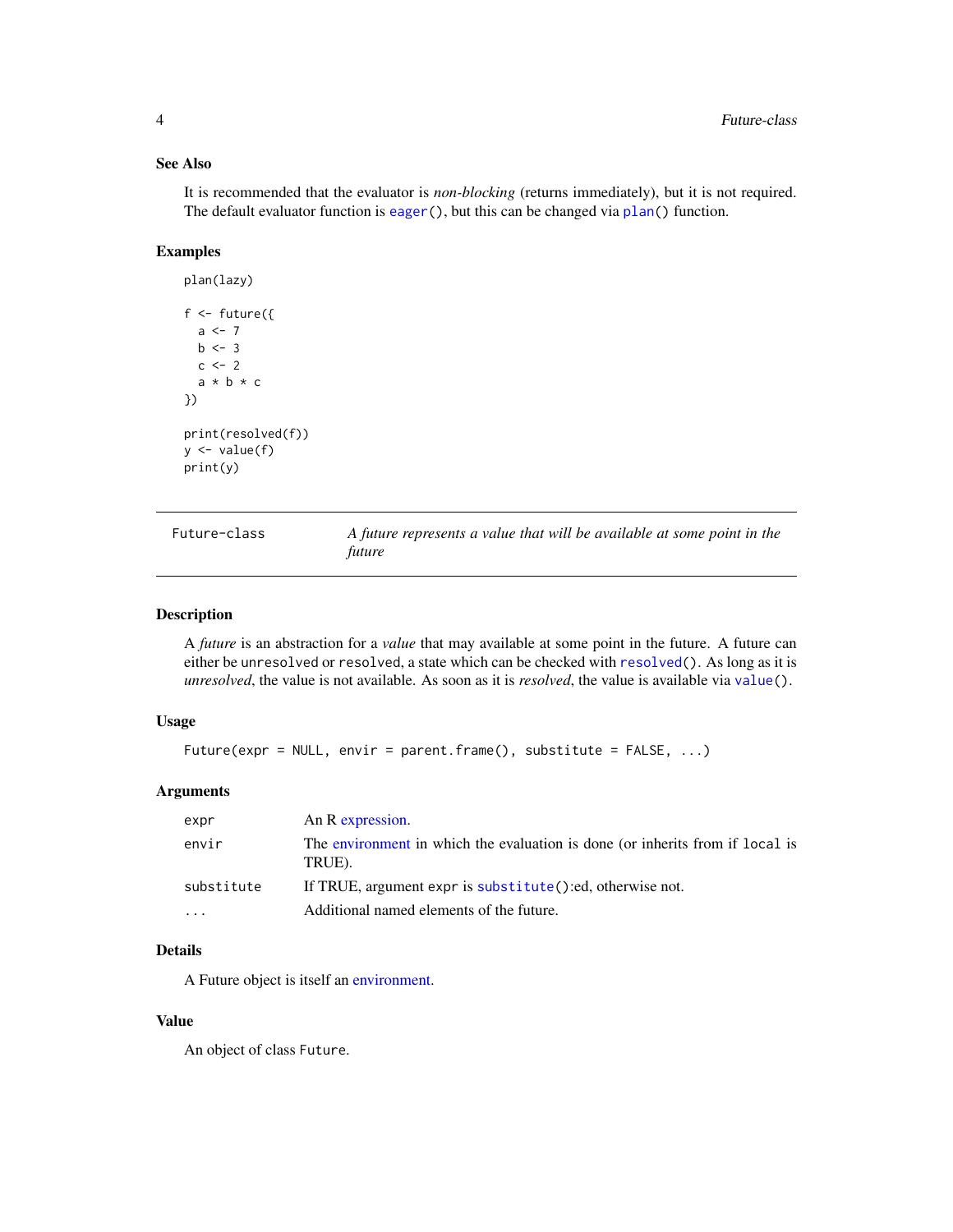#### <span id="page-4-0"></span>futureAssign 5

#### See Also

One function that creates a Future is [future\(](#page-2-1)). It returns a Future that evaluates an R expression in the future. An alternative approach is to use the  $\frac{2}{5}$  infix assignment operator, which creates a future from the right-hand-side (RHS) R expression and assigns its future value to a variable as a *[promise](#page-0-0)*.

futureAssign *Create a future and assign its value to a variable as a promise*

#### <span id="page-4-1"></span>Description

Method and infix operators for creating futures and assigning their values as variables using [promises](#page-0-0). Trying to access such a "future variable" will correspond to requesting the value of the underlying future. If the the future is already resolved at this time, then the value will be available instantaneously and the future variable will appear as any other variable. If the future is unresolved, then the current process will block until the future is resolved and the value is available.

#### Usage

```
futureAssign(name, value, envir = parent.frame(), assign.env = envir,
  substitute = TRUE)
```
#### Arguments

| the name of the variable (and the future) to assign.                                              |
|---------------------------------------------------------------------------------------------------|
| the expression to be evaluated in the future and whose value will be assigned to<br>the variable. |
| The environment from which global variables used by the expression should be<br>search for.       |
| The environment to which the variable should be assigned.                                         |
| Controls whether expr should be substitute(): d or not.                                           |
|                                                                                                   |

#### Details

This function creates a future and a corresponding *[promise](#page-0-0)*, which hold the future's value. Both the future and the promise are assigned to environment assign.env. The name of the promise is given by name and the name of the future is .future\_<name>. The future is also returned invisibly.

#### Value

A [Future](#page-3-1) invisibly.

#### See Also

The [futureOf\(](#page-5-1)) function can be used to get the Future object of a future variable.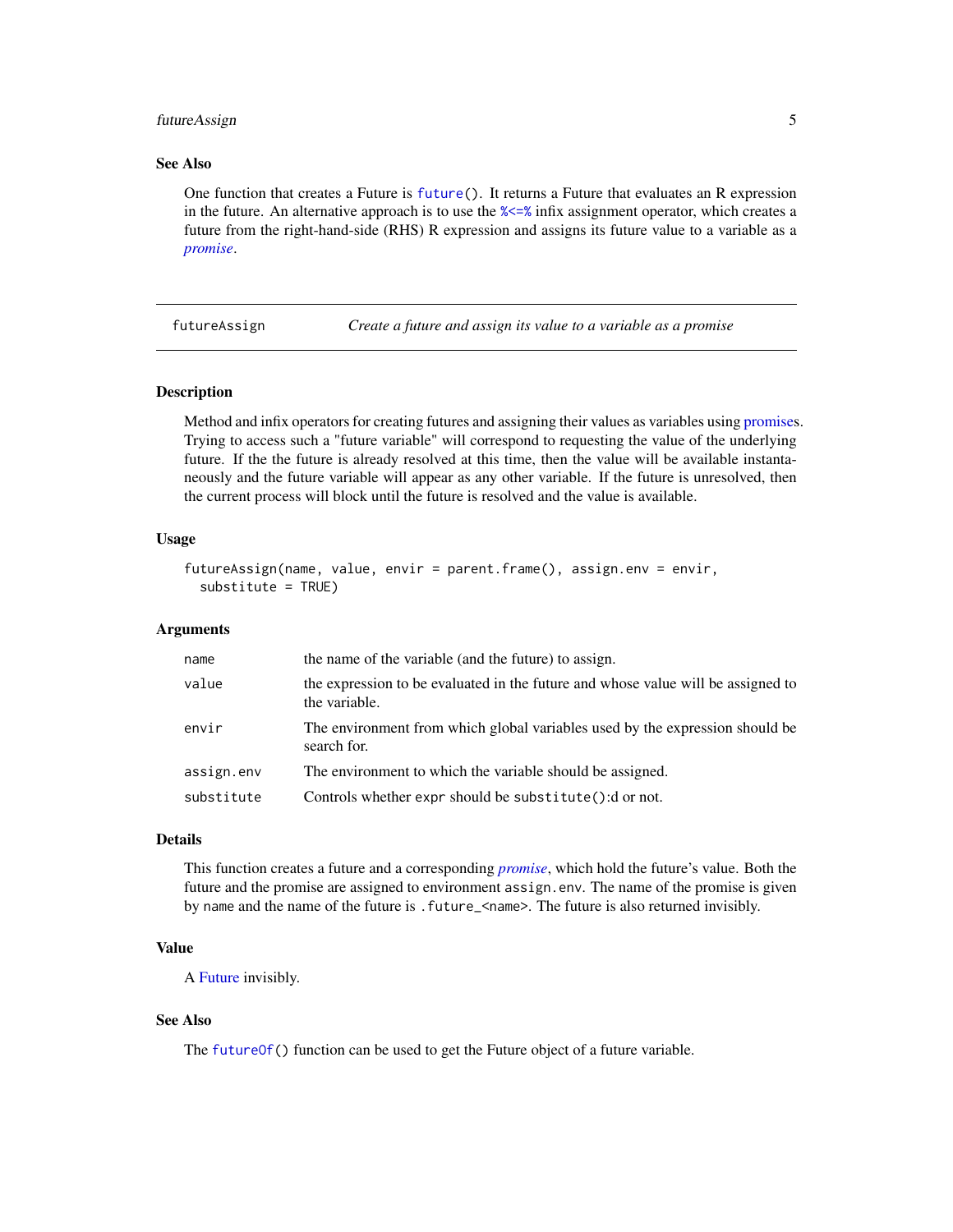#### Examples

```
## Future assignment via "assign" function
futureAssign("A", {
 x \le -3x^2
})
message("Value 'A': ", A)
## Equivalent via infix "assign" operator
A %<=% {
 x < -3x^2
}
message("Value 'A': ", A)
## A global variable
a < -1## Three future evaluations
A %<=% { 0.1 }
B %<=% { 0.2 }
C % \leq % { z \leq a+0.3 }
## Sleep until 'C' is available
message("Value 'C': ", C)
## Sleep until 'A' is available
message("Value 'A': ", A)
## Sleep until 'C' is available
message("Value 'B': ", B)
```
<span id="page-5-1"></span>futureOf *Get the future of a future variable*

#### Description

Get the future of a future variable that has been created directly or indirectly via [future\(](#page-2-1)).

#### Usage

```
futureOf(var = NULL, envir = parent.frame(), mustExist = TRUE,
  default = NA_character_)
```
<span id="page-5-0"></span>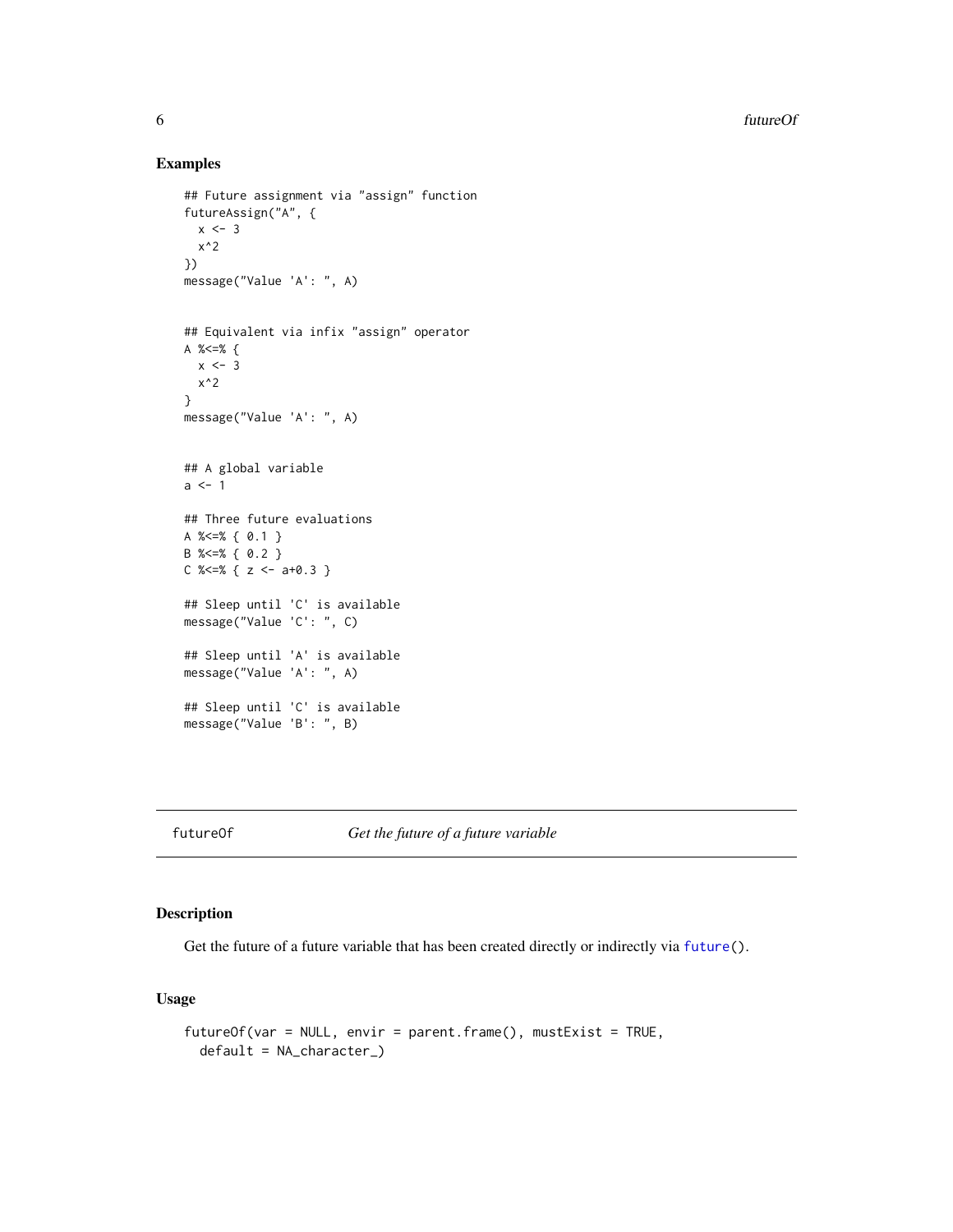#### <span id="page-6-0"></span>futureOf 7 and 7 and 7 and 7 and 7 and 7 and 7 and 7 and 7 and 7 and 7 and 7 and 7 and 7 and 7 and 7 and 7 and 7 and 7 and 7 and 7 and 7 and 7 and 7 and 7 and 7 and 7 and 7 and 7 and 7 and 7 and 7 and 7 and 7 and 7 and 7 a

#### Arguments

| var       | the variable. If NULL, all futures in the environment are returned.                                         |
|-----------|-------------------------------------------------------------------------------------------------------------|
| envir     | the environment where to search from.                                                                       |
| mustExist | If TRUE and the variable does not exists, then an informative error is thrown,<br>otherwise NA is returned. |
| default   | the default value if future was not found.                                                                  |

#### Value

A [Future](#page-3-1) (or NA). If var is NULL, then a named list of Future:s are returned.

#### Examples

```
a %<=% { 1 }
f <- futureOf(a)
print(f)
b %<=% { 2 }
f <- futureOf(b)
print(f)
## All futures
fs <- futureOf()
print(fs)
## Futures part of environment
env <- new.env()
env$c %<=% { 3 }
f <- futureOf(env$c)
print(f)
f2 <- futureOf(c, envir=env)
print(f2)
f3 <- futureOf("c", envir=env)
print(f3)
fs <- futureOf(envir=env)
print(fs)
```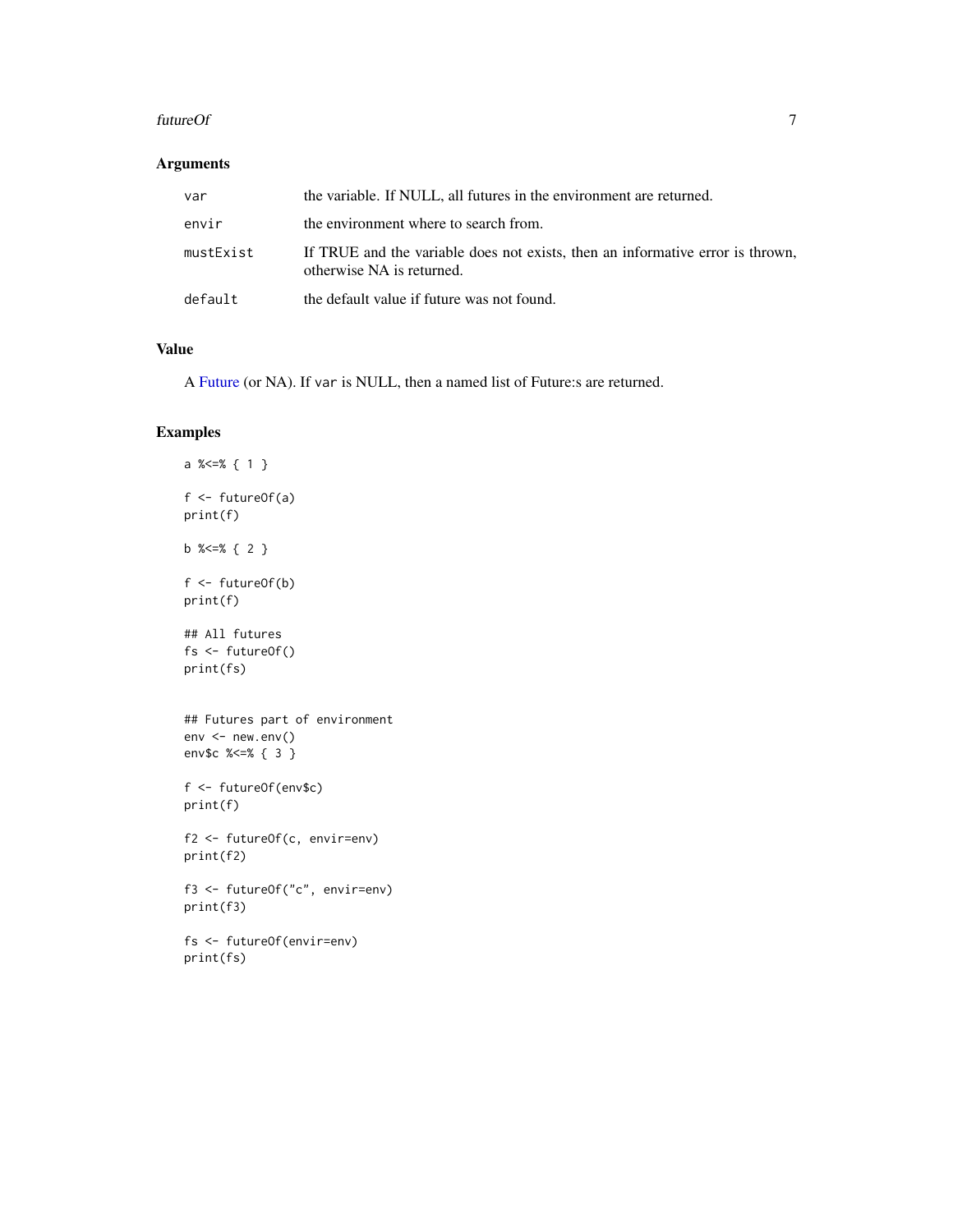<span id="page-7-1"></span><span id="page-7-0"></span>lazy *Create a lazy future whose value will be resolved at the time when requested*

#### Description

A lazy future is a future that uses lazy evaluation, which means that its *value is only computed and resolved at the time when the value is requested*. This means that the future will not be resolved if the value is never requested.

#### Usage

```
lazy(expr, envir = parent.frame(), substitute = TRUE, globals = TRUE,
  local = TRUE, ...)
```
#### Arguments

| expr       | An R expression.                                                                                                                                                               |
|------------|--------------------------------------------------------------------------------------------------------------------------------------------------------------------------------|
| envir      | The environment in which the evaluation is done (or inherits from if local is<br>TRUE) and from which globals are obtained.                                                    |
| substitute | If TRUE, argument expr is substitute():ed, otherwise not.                                                                                                                      |
| globals    | If TRUE, global objects are resolved ("frozen") at the point of time when the<br>future is created, otherwise they are resolved when the future is resolved.                   |
| local      | If TRUE, the expression is evaluated such that all assignments are done to lo-<br>cal temporary environment, otherwise the assignments are done in the calling<br>environment. |
| $\ddots$ . | Not used.                                                                                                                                                                      |
|            |                                                                                                                                                                                |

#### Details

The preferred way to create a lazy future is not to call this function directly, but to register it via [plan\(](#page-9-1)lazy) such that it becomes the default mechanism for all futures. After this [future\(](#page-2-1)) and [%<=%](#page-4-1) will create *lazy futures*.

#### Value

A [LazyFuture.](#page-0-0)

#### Examples

```
## A global variable
a <- 0
## Create lazy future (explicitly)
f \leftarrow \text{lazy}(\{b \leq -3c \le -2
```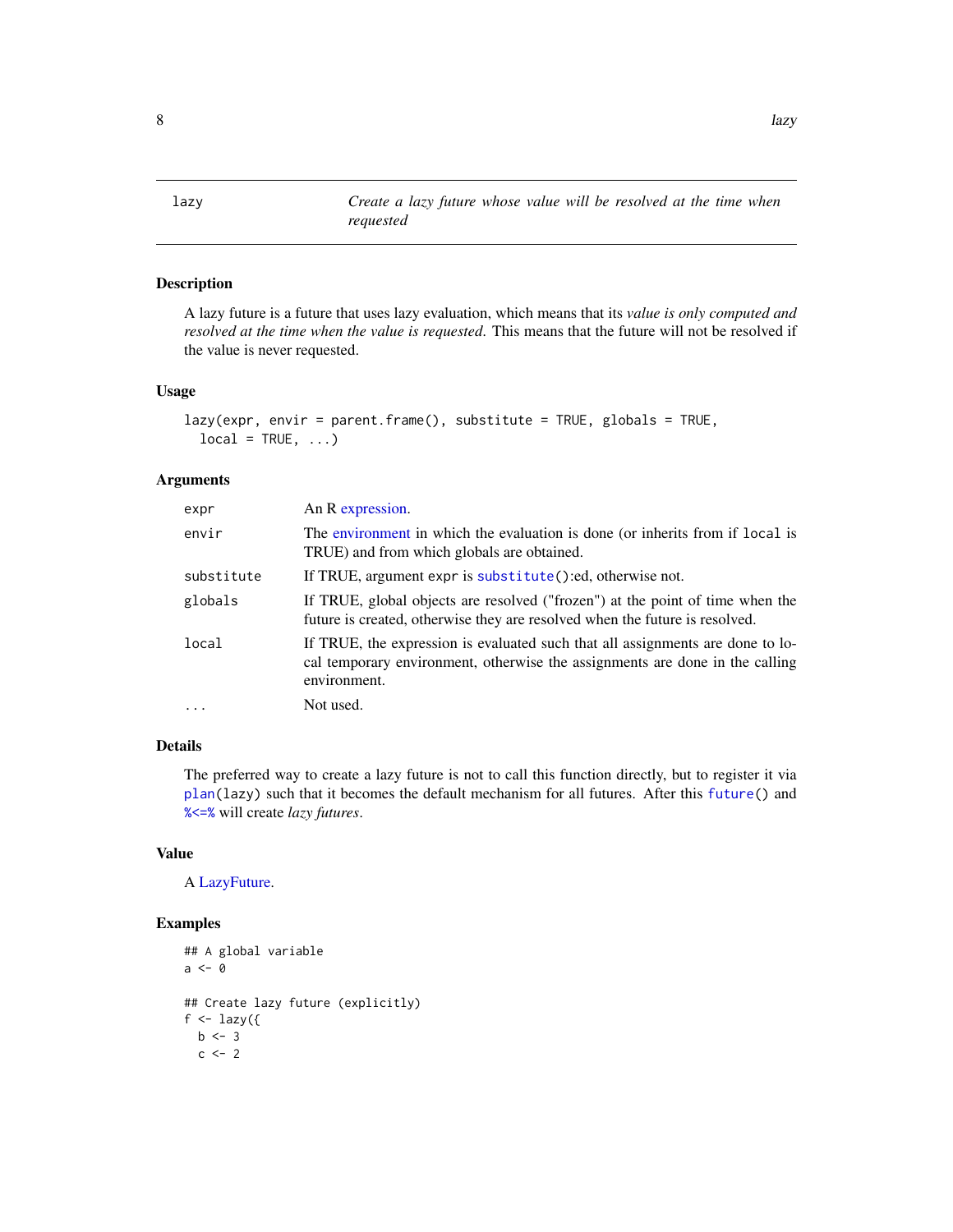#### <span id="page-8-0"></span>multicore e contra un provincia de la contra de la contra de la contra de la contra de la contra de la contra de la contra de la contra de la contra de la contra de la contra de la contra de la contra de la contra de la co

```
a * b * c
})
## Although 'f' is a _lazy_ future and therefore
## resolved/evaluates the future expression only
## when the value is requested, any global variables
## identified in the expression (here 'a') are
## "frozen" at the time point when the future is
## created. Because of this, the 'a' in the
## the future expression preserved the zero value
## although we reassign it in the global environment
a \le -7print(a)
v \leftarrow value(f)print(v)
stopifnot(v == 0)
```
<span id="page-8-1"></span>multicore *Create a multicore future whose value will be resolved asynchroneously in a parallel process*

#### Description

A multicore future is a future that uses multicore evaluation, which means that its *value is computed and resolved in parallel in another process*.

#### Usage

```
multicore(expr, envir = parent.frame(), substitute = TRUE,
 maxCores = availableCores(), ...)
```
#### Arguments

| expr       | An R expression.                                                                        |
|------------|-----------------------------------------------------------------------------------------|
| envir      | The environment in which the evaluation is done and from which globals are<br>obtained. |
| substitute | If TRUE, argument expr is substitute ():ed, otherwise not.                              |
| maxCores   | The maximum number of CPU cores that can be active at the same time before<br>blocking. |
| $\cdots$   | Not used.                                                                               |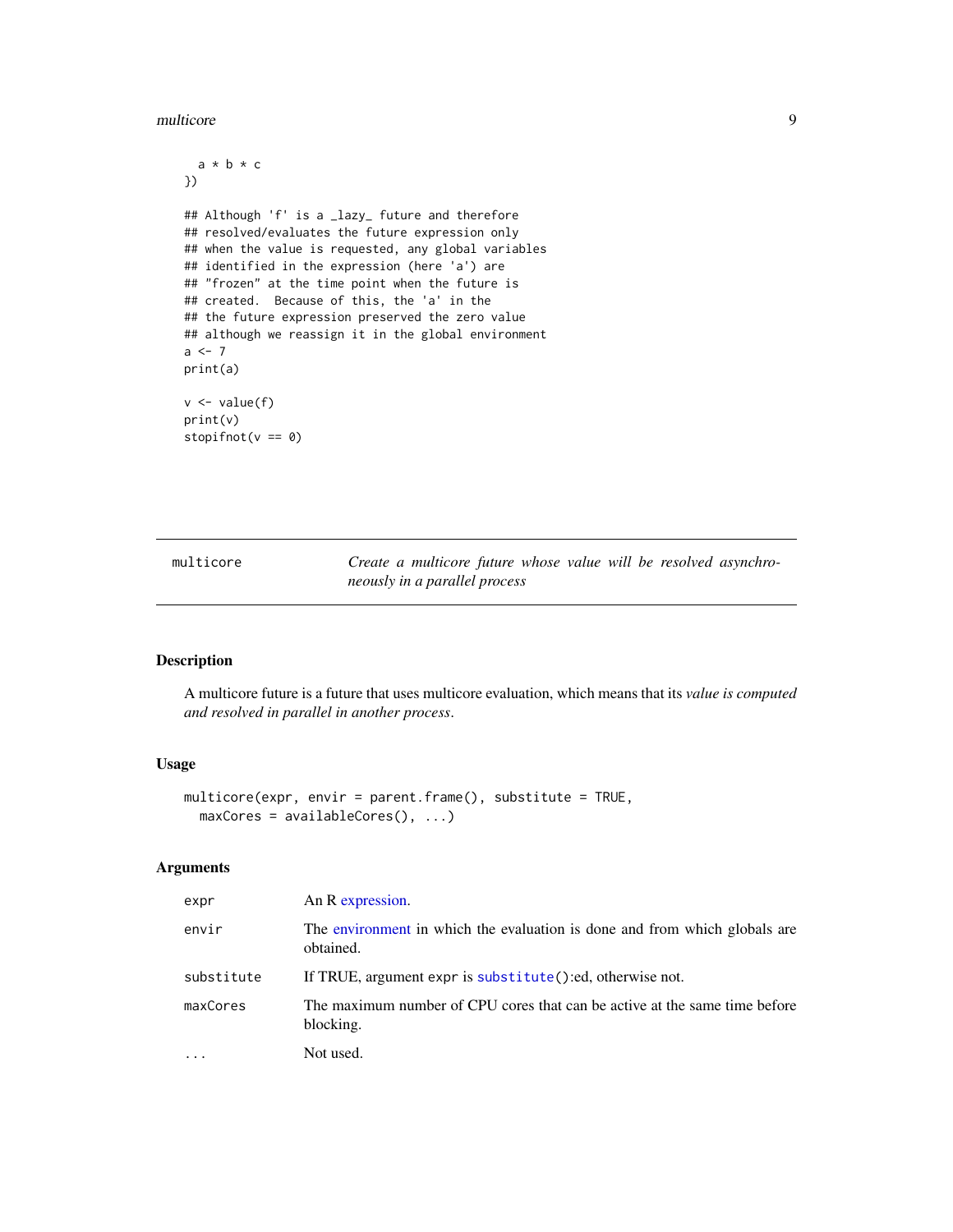#### <span id="page-9-0"></span>Details

This function will block if all CPU cores are occupied and will be unblocked as soon as one of the already running multicore futures is resolved. For the total number of CPU cores availble to the current R process, see [availableCores\(](#page-0-0)).

Not all systems support multicore futures. For instance, it is not supported on Microsoft Windows. Trying to create multicore futures on non-supported systems will silently fall back to using [eager](#page-1-1) futures, which effectively corresponds to a multicore future that can handle one parallel process (the current one) before blocking.

The preferred way to create an multicore future is not to call this function directly, but to register it via [plan\(](#page-9-1)multicore) such that it becomes the default mechanism for all futures. After this [future\(](#page-2-1)) and [%<=%](#page-4-1) will create *multicore futures*.

#### Value

A [MulticoreFuture](#page-0-0) (or a [EagerFuture](#page-0-0) if multicore futures are not supported).

#### See Also

[availableCores\(](#page-0-0)) > 1L to check whether multicore futures are supported or not.

#### Examples

```
## A global variable
a \leq -\theta## Create multicore future (explicitly)
f <- multicore({
 b \le -3c < -2a * b * c})
## A multicore future is evaluated in a separated
## forked process. Changing the value of a global
## variable will not affect the result of the future.
a < -7print(a)
v \leftarrow value(f)
print(v)
stopifnot(v == 0)
```
<span id="page-9-1"></span>

plan *Plan how to resolve a future*

#### Description

This function allows you to plan the future, more specifically, it specifies how [future\(](#page-2-1)):s are resolved, e.g. by eager or by lazy evaluation.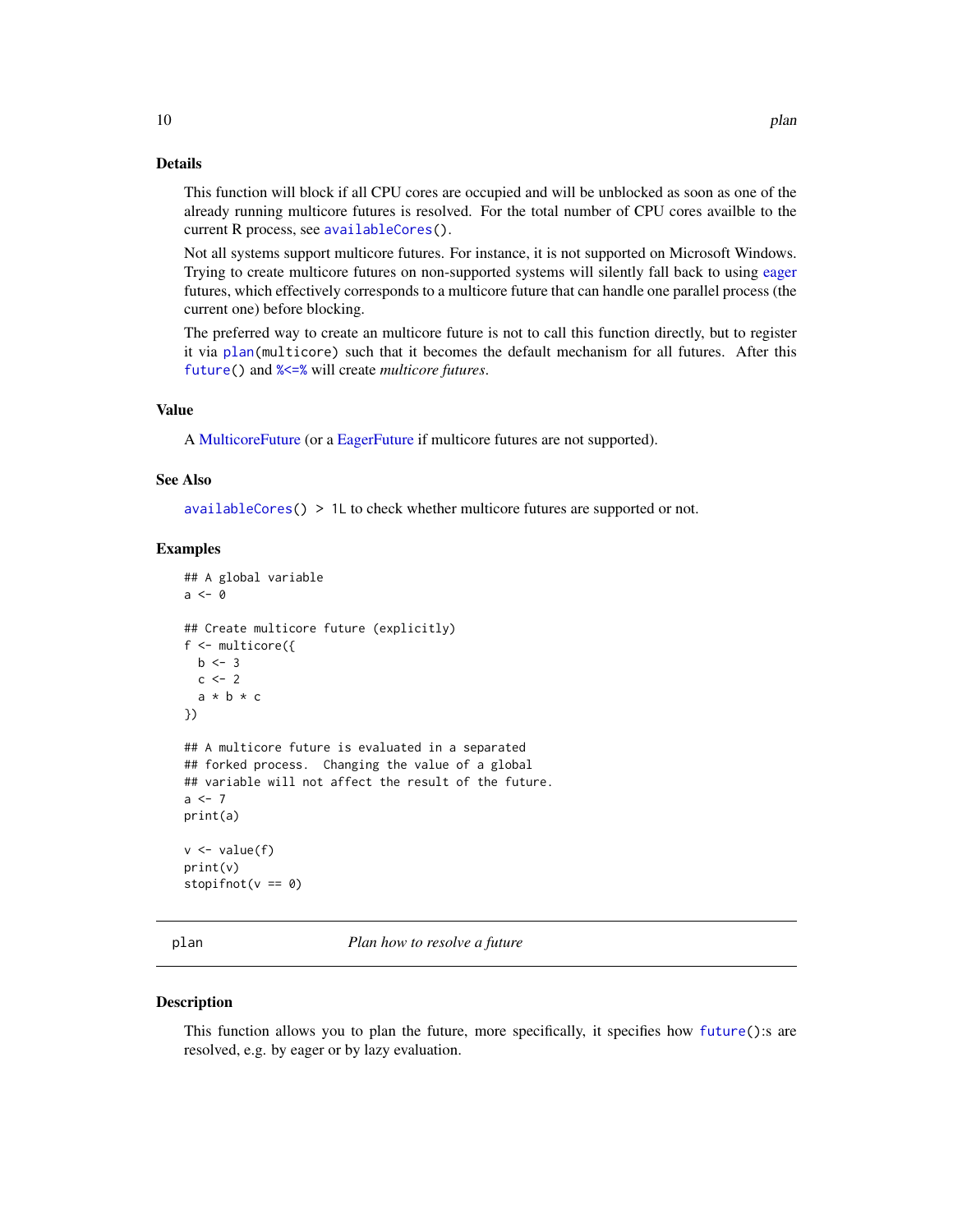<span id="page-10-0"></span>plan the contract of the contract of the contract of the contract of the contract of the contract of the contract of the contract of the contract of the contract of the contract of the contract of the contract of the contr

#### Usage

```
plan(strategy = NULL, ..., substitute = TRUE, .call = TRUE)
```
#### Arguments

| strategy                | The evaluation function to use for resolving a future. If NULL, then the current<br>strategy is returned. |
|-------------------------|-----------------------------------------------------------------------------------------------------------|
| $\cdot$ $\cdot$ $\cdot$ | Additional arguments overriding the default arguments of the evaluation func-<br>tion.                    |
| substitute              | If TRUE, the strategy expression is substitute():d, otherwise not.                                        |
| .call                   | (internal) Used to record the call to this function.                                                      |

#### Value

If a new strategy is chosen, then the previous one is returned (invisible), otherwise the current one is returned (visibly).

#### See Also

Evaluation functions provided by this package are [eager\(](#page-1-1)), [lazy\(](#page-7-1)) and [multicore\(](#page-8-1)). Other package may provide additional evaluation strategies/functions.

#### Examples

```
a \leftarrow b \leftarrow c \leftarrow \text{NA\_real\_}# A lazy future (evaluated in a local environment)
plan(lazy)
f \leftarrow future({
  a \leftarrow 7b \le -3c \le -2a * b * c
})
y \leftarrow value(f)print(y)
str(list(a=a, b=b, c=c)) ## All NAs
# An eager future (evaluated in a local environment)
plan(eager)
f \leftarrow future({
```

```
a \leftarrow 7b \le -3c \le -2a * b * c
})
y \leftarrow value(f)print(y)
str(list(a=a, b=b, c=c)) ## All NAs
```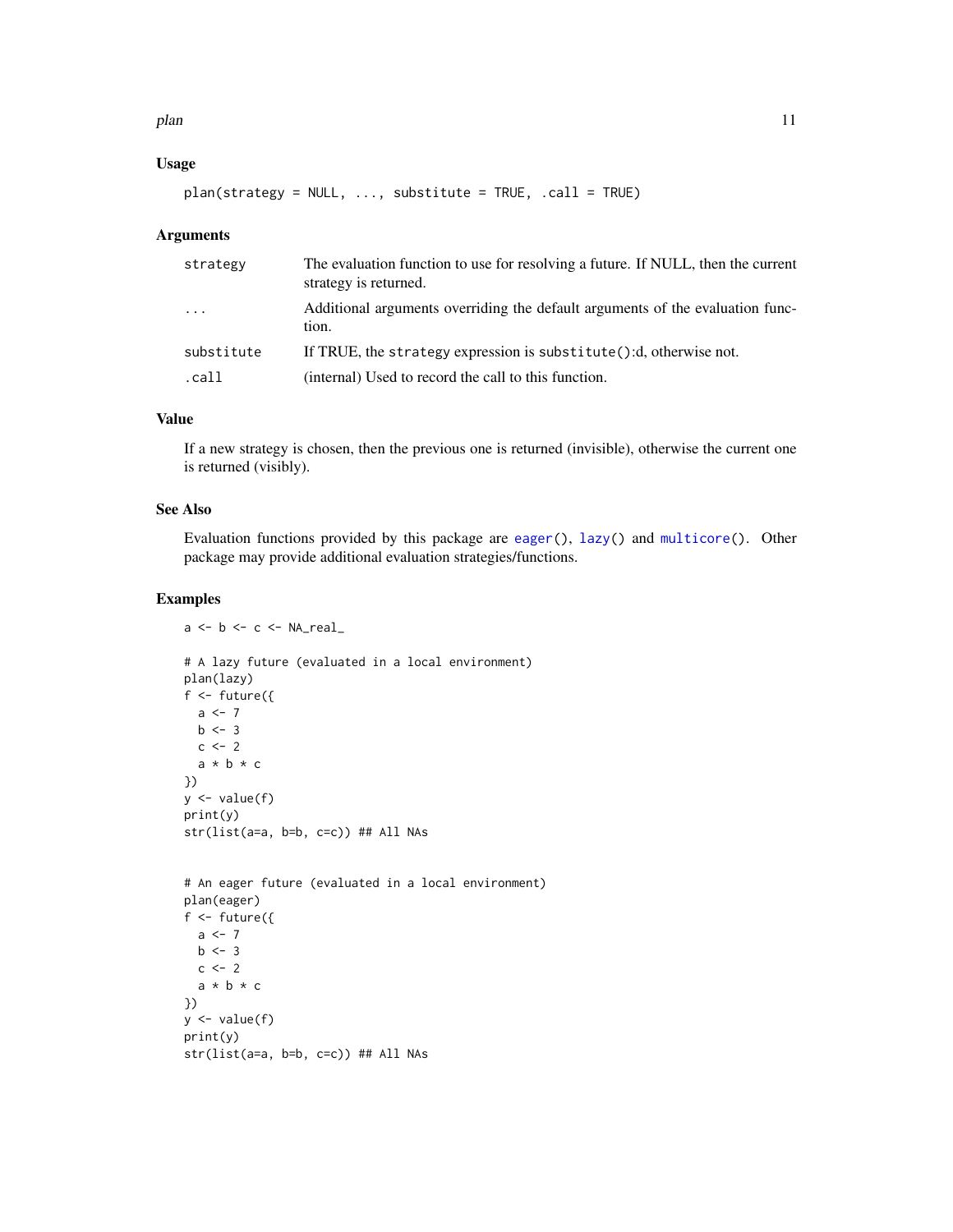```
# A multicore future evaluated in a local environment
plan(multicore)
f \leftarrow future({
  a \leftarrow 7b \le -3c \le -2a * b * c})
y <- value(f)
print(y)
str(list(a=a, b=b, c=c)) ## All NAs
# An eager future evaluated in the global environment
plan(eager, local=FALSE)
f <- future({
  a \leftarrow 7b \le -3c \le -2a * b * c})
y <- value(f)
print(y)
str(list(a=a, b=b, c=c)) ## Assigned the new values
```
resolved.Future *Check whether a future is resolved or not*

#### <span id="page-11-1"></span>Description

Check whether a future is resolved or not

#### Usage

```
## S3 method for class 'Future'
resolved(future, ...)
```
#### Arguments

| future   | A Future. |
|----------|-----------|
| $\cdots$ | Not used  |

#### Details

This method needs to be implemented by the class that implement the Future API. The implementation must never throw an error, but only return either TRUE or FALSE. It should also be possible to use the method for polling the future until it is resolved (without having to wait infinitly long), e.g. while (!resolved(future)) Sys.sleep(5).

<span id="page-11-0"></span>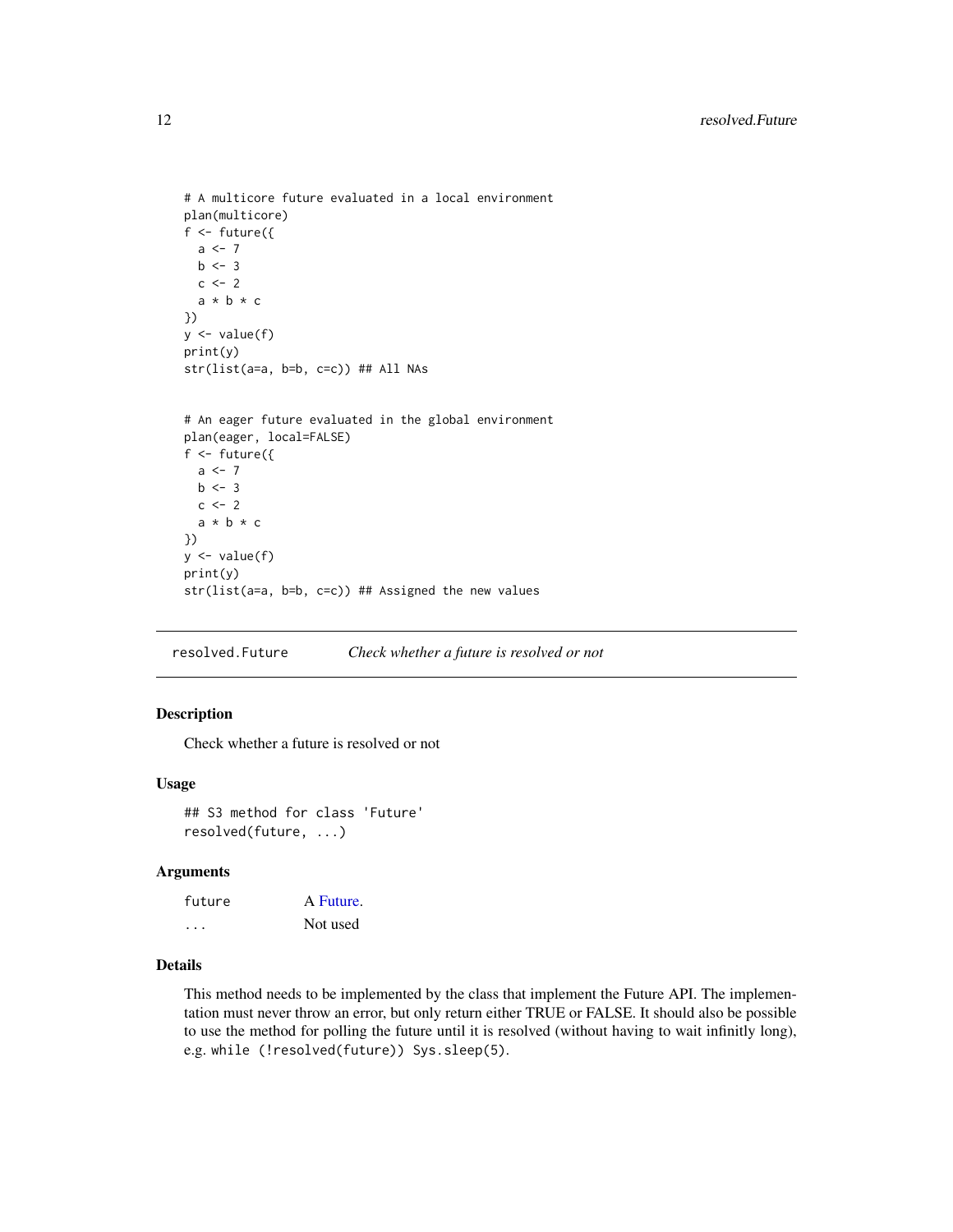#### <span id="page-12-0"></span>supportsMulticore 13

#### Value

TRUE if future is resolved and FALSE if unresolved.

supportsMulticore *Check whether multicore processing is supported or not*

#### Description

Multicore futures are only supported on systems supporting multicore processing. R supports this on most systems, except on the Microsoft Windows.

#### Usage

```
supportsMulticore()
```
#### Value

TRUE if multicore processing is supported, otherwise FALSE.

#### See Also

To use multicore futures, use [plan\(](#page-9-1)[multicore\)](#page-8-1).

value.Future *The value of a future*

#### <span id="page-12-1"></span>Description

Gets the value of a future. If the future is unresolved, then the evaluation blocks until the future is resolved.

#### Usage

```
## S3 method for class 'Future'
value(future, onError = c("signal", "return"), ...)
```
#### Arguments

| future  | A Future.                                                                                                                                                                                                                |
|---------|--------------------------------------------------------------------------------------------------------------------------------------------------------------------------------------------------------------------------|
| onError | A character string specifying how errors (conditions) should be handled in case<br>they occur. If "signal", the error is signalled, e.g. captured and re-thrown. If<br>instead "return", they are <i>returned</i> as is. |
| $\cdot$ | Not used.                                                                                                                                                                                                                |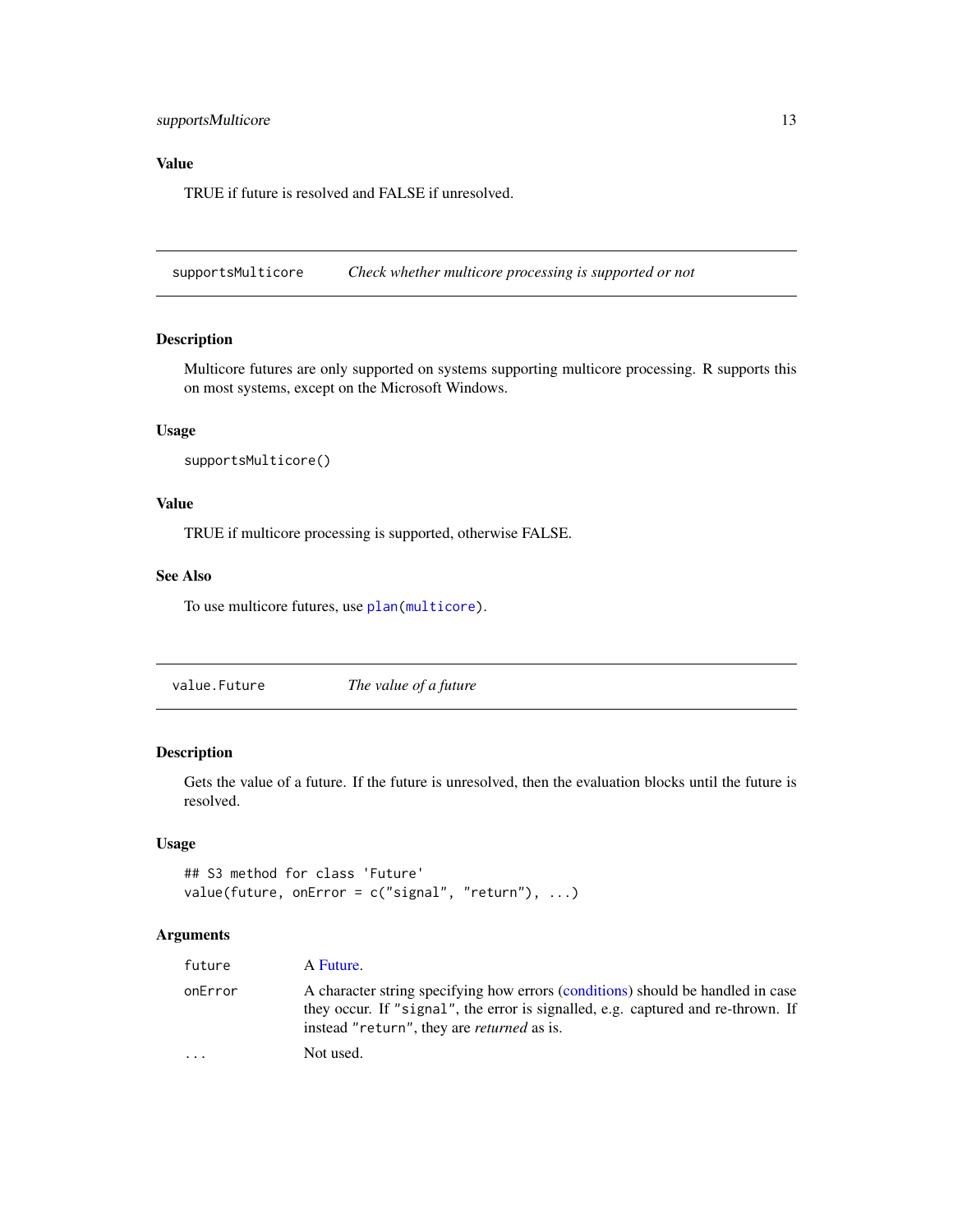#### <span id="page-13-0"></span>Details

This method needs to be implemented by the class that implement the Future API.

#### Value

An R object of any data type.

%plan% *Use a specific plan for a future assignment*

#### Description

Use a specific plan for a future assignment

#### Usage

fassignment %plan% strategy

#### Arguments

| fassignment | The future assignment, e.g. $\times$ $\ll$ = $\ll$ { expr }.                            |
|-------------|-----------------------------------------------------------------------------------------|
| strategy    | The mechanism for how the future should be resolved. See plan() for further<br>details. |

#### See Also

The [plan\(](#page-9-1)) function sets the default plan for all futures.